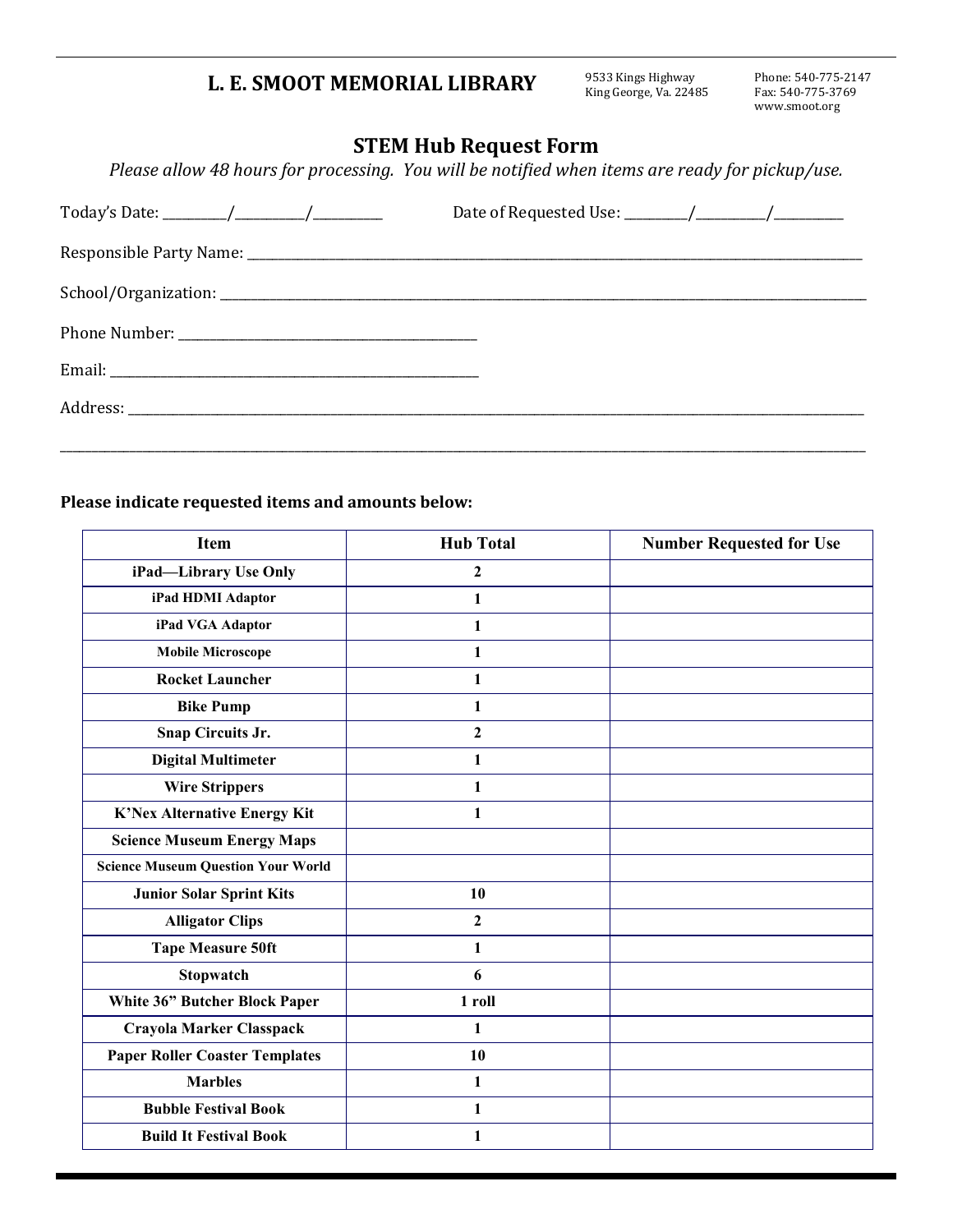| <b>Item</b>                                           | <b>Hub Total</b> | <b>Number Requested for Use</b> |
|-------------------------------------------------------|------------------|---------------------------------|
| <b>Electric Circuits Book</b>                         | 1                |                                 |
| <b>In All Probability Book</b>                        | 1                |                                 |
| <b>Schoolyard Ecology Book</b>                        | 1                |                                 |
| <b>Crime Lab Chemistry Book</b>                       | 1                |                                 |
| <b>Oobleck Book</b>                                   | 1                |                                 |
| <b>Moons of Jupiter Book</b>                          | $\mathbf{1}$     |                                 |
| <b>Earth Moon and Stars Book</b>                      | 1                |                                 |
| <b>Picture Perfect Science Lessons Book</b>           | 1                |                                 |
| <b>Safety Goggles</b>                                 | 20               |                                 |
| <b>Sanitizing Wipes</b>                               | 1                |                                 |
| <b>Magnifying Lenses</b>                              | 6                |                                 |
| <b>Pippettes</b>                                      | 500              |                                 |
| <b>Metal Rolling Cart</b>                             | 1                |                                 |
| 3 Drawer Cart                                         | $\mathbf{2}$     |                                 |
| 27-Gallon Plastic Tote                                | 1                |                                 |
| <b>Keva Planks Maple-200 Blocks</b>                   | 1                |                                 |
| <b>Keva Planks Brain Builders-15</b><br><b>Blocks</b> | 1                |                                 |
| <b>Ozobots-Double Pack</b>                            | $\mathbf{2}$     |                                 |
| <b>Crayola Power Lines Project Markers</b><br>(10)    | 5                |                                 |
| HP Office Paper, 8 1/2 X 14"<br>$(500$ Sheets)        | $\mathbf{3}$     |                                 |
| <b>Squishy Circuit Kit</b>                            | $\mathbf{1}$     |                                 |
| Spher0 2.0 Robotic Ball                               | $\boldsymbol{2}$ |                                 |
| Aroma AHP 303 Electric Hot Plate                      | 1                |                                 |
| <b>E-textiles Basics Lab Pack</b>                     | $\mathbf{1}$     |                                 |
| LilyPad Coin Cell Battery Holder                      | 10               |                                 |
| <b>Conductive Thread</b>                              | 5                |                                 |
| 10mm LED Bulb Red-#105MR2D                            | 20               |                                 |
| 10mm LED Bulb Yellow (amber) -<br>#105MY8D            | 20               |                                 |
| 10 mm LED Bulb Blue-#105LB7D                          | 20               |                                 |
| 10mm LED Bulb White-#105PWD                           | 20               |                                 |
| 10mm LED Green-#105PG2D                               | 20               |                                 |